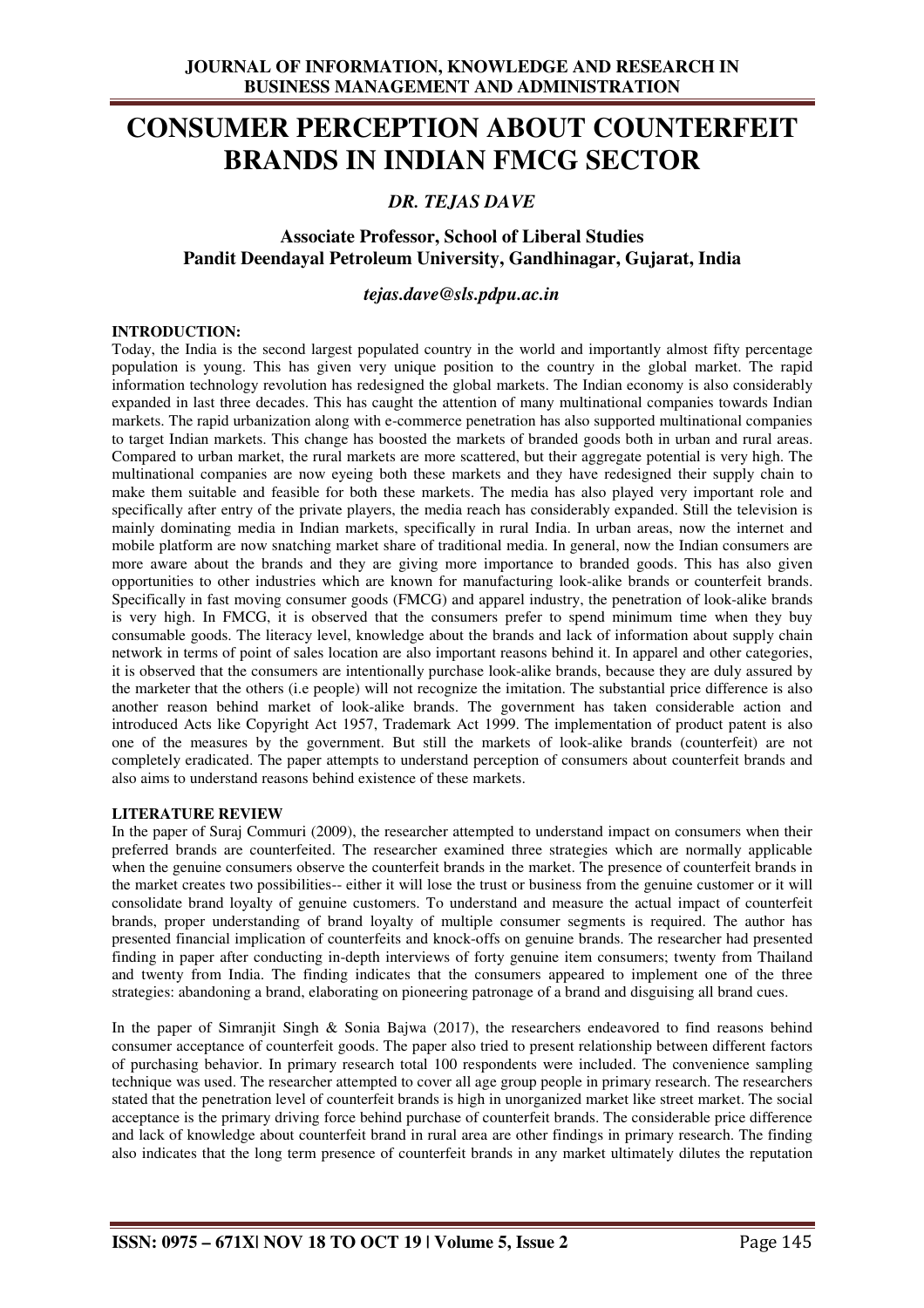## **JOURNAL OF INFORMATION, KNOWLEDGE AND RESEARCH IN BUSINESS MANAGEMENT AND ADMINISTRATION**

and goodwill of the original company. The researchers had also done multiple regression analysis and future p values of all the relevant variables were obtained.

In the paper of Mathumita Mukherjee Basu, Sumit Basu & Jung Kook Lee (2015), the researchers tried to understand motives behind penetration of counterfeit brands in the markets. The researchers had recognized six primary factors that influence counterfeit purchase and TRA (i.e Theory of Reasoned Action) had been applied to understand the impact of these factors on consumer behavioural pattern. The researchers had used mathematical 'covariate interactions' analysis as well as a chi-square regression analysis. The findings of the paper indicate that the consumers are buying branded products not only because of brand loyalty, but because they believe that the branded products are having better quality. The finding indicates that the younger people are more conscious about the brand and to avoid purchase of counterfeit brands. It had also been observed that the price difference is the most important reason behind rapid penetration of counterfeit brands in the price sensitive markets.

#### **SCOPE AND OBJECTIVES:**

The primary research mainly focuses on FMCG markets and data are collected from three main FMCG industries i.e Food & beverages, Household Goods and Personal care. This research attempts to accomplish following objectives.

- 1. Consumer perception about counterfeit brands in FMCG industries.<br>2. Consumer perception about role of government in diffusion of count
- 2. Consumer perception about role of government in diffusion of counterfeit brands in FMCG markets.

#### **RESEARCH DESIGN**

In primary research, cross sectional convenience sampling method is used for data collection. The structured questionnaire was developed and circulated to three hundred respondents. Total two hundred and fourteen respondents have registered their response. For the selected hypothesis ANOVA test is used for hypothesis testing.

#### **DEVELOPMENT & TESTING OF HYPOTHESES**

On the basis of literature review and the variable described above, the hypotheses developed are; **Hypothesis 1:** 

H<sub>0</sub>: Penetration level of counterfeit brand is same in all three FMCG industries; Ho:  $\mu_{F,R} = \mu_{HH} = \mu_{PC}$ 

H<sub>1</sub>: Penetration level of counterfeit brand is not same in all three FMCG industries; H1:  $\mu_{F\&B} \neq \mu_{HH} \neq \mu_{PC}$ 

**Hypothesis 2:** 

H0: Consumer perception about availability of counterfeit brand is same in case of four POS (point of sales location); Ho: ustreet vendors = uconvenience store = ubranded retail chain = uonline stores

H1: Consumer perception about availability of counterfeit brand is not same in case of four POS (point of sales location); Ho: µstreet vendors' ≠ µconvenience store ≠ µbranded retail chain ≠ µonline stores

| Sr.<br>No.     | <b>Statement</b>                                                                                                                                                                                                                                                                                                                                                                                                                                                                              | <b>Result</b>                                                                                                                                                                             |
|----------------|-----------------------------------------------------------------------------------------------------------------------------------------------------------------------------------------------------------------------------------------------------------------------------------------------------------------------------------------------------------------------------------------------------------------------------------------------------------------------------------------------|-------------------------------------------------------------------------------------------------------------------------------------------------------------------------------------------|
|                | $H_0$ : Penetration level of counterfeit brand is same in all<br>three FMCG industries; Ho: $\mu_{F&B} = \mu_{HH} = \mu_{PC}$<br>$H_1$ : Penetration level of counterfeit brand is not same in all<br>three FMCG industries; H1: $\mu_{F&B} \neq \mu_{HH} \neq \mu_{PC}$                                                                                                                                                                                                                      | <b>ANOVA</b> Test<br>Numerator Degree of freedom: 2<br>Denominator Degree of freedom: 639<br>Level of significance: 0.05<br>Acceptance limit:3, F Statistic: 38.65<br>Ho is rejected      |
| $\overline{2}$ | $H_0$ : Consumer perception about availability of counterfeit<br>brand is same in case of four POS (point of sales<br>location); Ho: $\mu$ street vendors = $\mu$ convenience store =<br>$\mu$ branded retail chain = $\mu$ online stores<br>$H1$ : Consumer perception about availability of counterfeit<br>brand is not same in case of four POS (point of sales<br>location); Ho: ustreet vendors' $\neq$ uconvenience store $\neq$<br>$\mu$ branded retail chain $\neq \mu$ online stores | <b>ANOVA</b> Test<br>Numerator Degree of freedom: 2<br>Denominator Degree of freedom: 852<br>Level of significance: 0.05<br>Acceptance limit:3<br>$F$ Statistic : 31.25<br>Ho is rejected |

#### **Hypothesis 1:**

The rejected null hypothesis indicates that the penetration level of counterfeit brands is not same in all three FMCG industries. In food and beverages industry, it is comparatively high compared to household goods and personal care products. In terms of decision making process in food and beverages industry, it has been observed that the consumer prefers to spend minimum amount of time in their decision making process. The